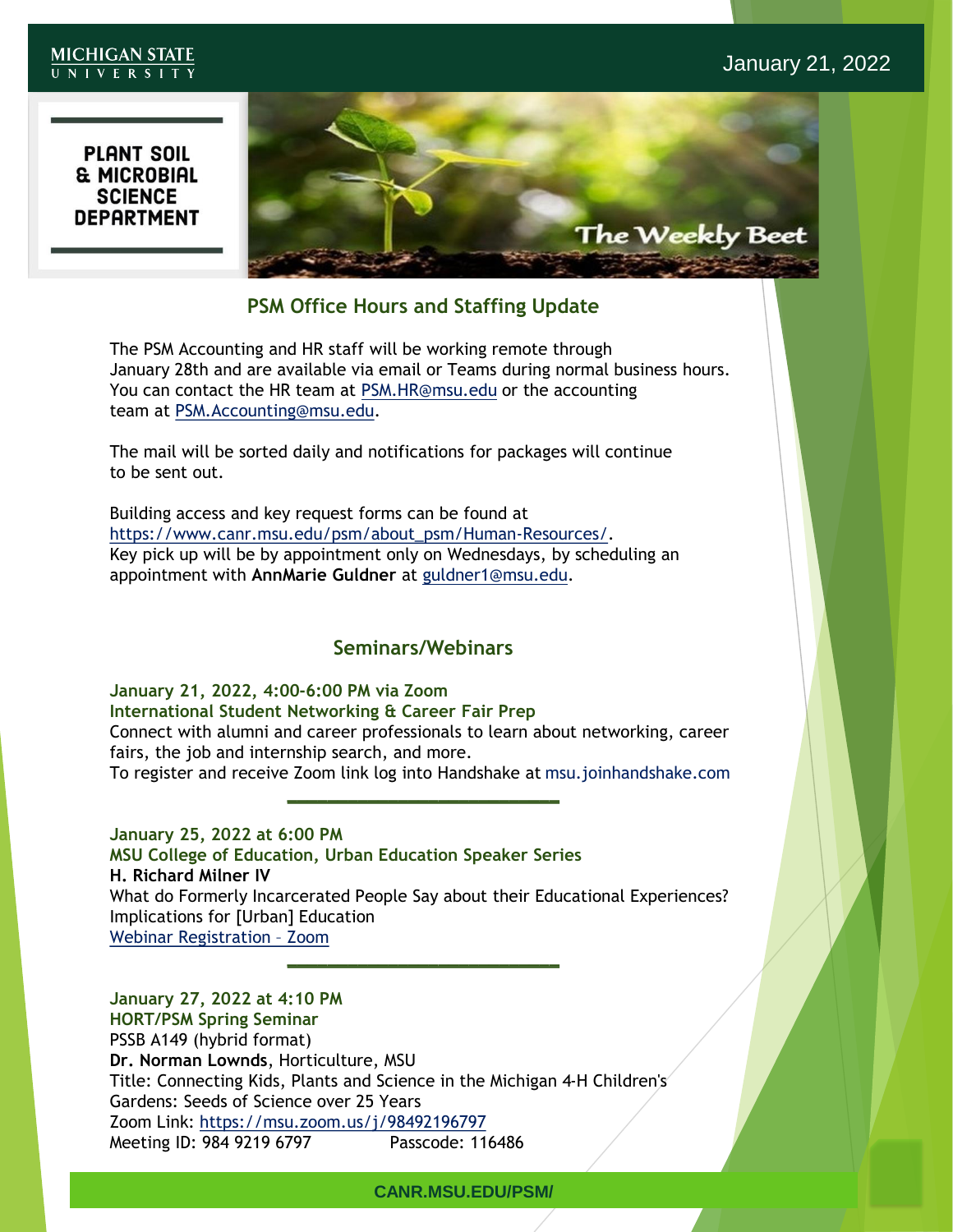#### **Seminars/Webinars**

**February 24, 2022 at 6:00 PM MSU College of Education, Urban Education Speaker Series Maisha Winn** From reacting to reimagining: Toward a Transformative Justice Education [Webinar Registration](https://msu.zoom.us/webinar/register/WN_Ix2e8DoqTMS8xbhet976qA) – Zoom

## **PSM Faculty Meetings**

**Friday, January 21, 2022, 2:00-4:00 PM Faculty Meeting Virtual Only**

Friday, March 18, 2022, 2:00-4:00 PM Faculty Meeting Friday, May 13, 2022, 1:00-5:00 PM RPT No Action Meeting

PSSB A271 (in person with Zoom option) Calendar invite has been sent with Zoom login and password information

#### **Announcements**

#### **CANR SAC Staff Award Nominations**

MSU's College of Agriculture and Natural Resources Staff Advisory Committee (CANR SAC) is thrilled to announce **three** new support staff awards for 2022! Support staff nominations are sought for the *Innovation Award, Service Award, and Dean's Award of Distinction* to recognize outstanding support staff within CANR. Individuals may be nominated by any member of the CANR community (coworkers, faculty, students, supervisors). Award recipients will receive a monetary award, be recognized at the CANR Annual Awards Ceremony, and invited to a luncheon with the Dean along with other award recipients. Nominations are due **January 31**.

Visit<https://www.canr.msu.edu/sac/awards> for details, nomination criteria and to submit a nomination today!

**\_\_\_\_\_\_\_\_\_\_\_\_\_\_\_\_\_\_\_\_\_\_\_\_\_\_\_**

#### **2022 IRS Retirement Plan Contribution Limits**

To have a comfortable retirement, employees are highly encouraged to monitor and adjust how much they are saving. The IRS places limits on how much employees can contribute to a retirement plan each year, and those limits for 2022 were recently [announced. Retirement Planning: 2022 IRS Retirement Plan Contribution Limits](https://sourcelive.hr.msu.edu/?p=16192%3Fsc_camp%3D14CD019AFA0748EE8B69B95803741D92&utm_source=insidemsu-email&utm_medium=email&utm_campaign=standard-promo) – SourceLive Home (msu.edu)

**\_\_\_\_\_\_\_\_\_\_\_\_\_\_\_\_\_\_\_\_\_\_\_\_\_\_\_**

#### **Employee Recognition Bonus FAQ**

Announced in December, employees will be receiving a one-time recognition bonus this month. If you have questions about the bonus, please see the MSU HR's frequently asked questions page. Employee [Recognition Bonus FAQ](https://hr.msu.edu/news/employee-recognition-bonus-faqs.html?sc_camp=14CD019AFA0748EE8B69B95803741D92&utm_source=insidemsu-email&utm_medium=email&utm_campaign=standard-pro) 

**\_\_\_\_\_\_\_\_\_\_\_\_\_\_\_\_\_\_\_\_\_\_\_\_\_\_\_**

#### **Tax Forms Issued to MSU**

As part of the calendar year end, departments may receive various IRS/State/Local tax forms (Form 1099-MISC, 1099-NEC, 1099-K, Municipality Personal Property Tax Forms) addressed to Michigan State University.

Any tax forms where Michigan State University is the recipient should be forwarded to the Tax Services Office, 426 Auditorium Rd Room 301.

Any questions regarding this announcement should be directed to the Tax Services office at [taxreporting@ctlr.msu.edu](mailto:taxreporting@ctlr.msu.edu) or 355-5029.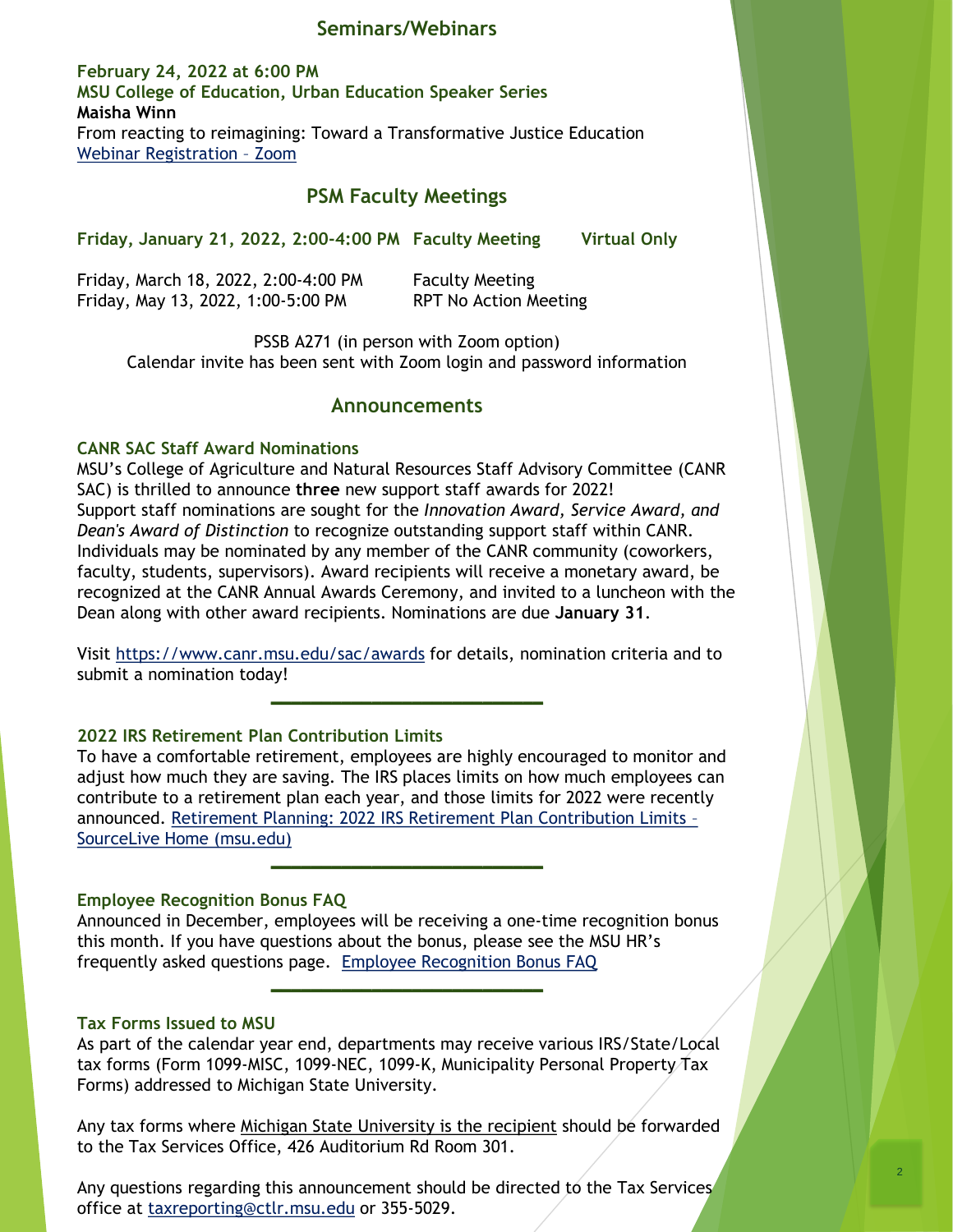## **Announcements**

**The deadline for students, faculty and staff to receive a COVID-19 booster and submit their information is February 1, 2022.** Booster clinics will be held on January 26, and 31 at Breslin from 10:00 AM to 6:00 PM each day. The clinics are open to the campus community and the public, and all 3 FDA approved or authorized vaccines (Pfizer, Moderna and Johnson & Johnson) will be available.

What you need to know:

- ➢ Bring a valid ID (MSU student/employee IDs are acceptable).
- $\triangleright$  Bring your vaccination card if available.
- $\triangleright$  Appointments are strongly encouraged and can be made via the health department website at [Schedule Appointment with Ingham County Health](https://app.acuityscheduling.com/schedule.php?owner=21488751&appointmentType=29672394) Department (acuityscheduling.com) Walk-ins will be accepted until 5:45 PM each day.
- $\triangleright$  Free parking is available in Lot 63 off Harrison Road, to the south of Breslin.
- ➢ Enter Breslin using the southeast Hall of History entrance by the Magic Johnson statue.
- $\triangleright$  Arrive 10-15 minutes before your appointment. Wear clothing with short sleeves and do not fast before your appointment if possible.

**\_\_\_\_\_\_\_\_\_\_\_\_\_\_\_\_\_\_\_\_\_\_\_\_\_\_\_**

➢ If you need transportation, CATA provides free transportation across campus. [MSU-Campus-No-Index-Aug21.jpg \(4000×3556\) \(cata.org\)](https://www.cata.org/Portals/0/MSU-Campus-No-Index-Aug21.jpg)

**Annual Fume Hood Testing – Molecular Plant Sciences (MPS) When will this occur?** January 24-28

**What is happening and why?** Air flow measurement and inspection of fume hoods and other local exhaust ventilation used for containment of hazardous exhaust. The annual testing is required by OSHA and the MSU Chemical Hygiene Plan.

**How will this affect me?** The fume hood or other local exhaust will be unavailable for about 15 minutes during testing. Hoods found to be unsatisfactory will be tagged (minor problem) or barricade taped (unsafe to use) as out of service. Please submit an IPF Service Request for repairs.

#### **What do I need to do?**

- ➢ Please notify all personnel in your department. Your cooperation during this time is appreciated.
- $\triangleright$  Do not work in hoods with barricade tape until hood is repaired.

**\_\_\_\_\_\_\_\_\_\_\_\_\_\_\_\_\_\_\_\_\_\_\_\_\_\_\_**

**\_\_\_\_\_\_\_\_\_\_\_\_\_\_\_\_\_\_\_\_\_\_\_\_\_\_\_**

➢ For more information, please visit the EHS website at Fume Hoods and [Local Exhaust Ventilation \(LEV\) | Environmental Health & Safety | Michigan](https://ehs.msu.edu/lab-clinic/chem/fume-hoods.html)  State University (msu.edu)

#### **Update MSU Alert Settings**

To ensure faculty and staff receive all emergency alerts, MSU Police ask employees to update their emergency information periodically. [Read more.](https://alert.msu.edu/?sc_camp=14CD019AFA0748EE8B69B95803741D92&utm_source=insidemsu-email&utm_medium=email&utm_campaign=standard-promo)

#### **SafeMSU App**

Designed with input from students, faculty and staff, the SafeMSU app provides access to valuable safety resources direct to Spartan's hands. A key feature of the app is the virtual friend walk. This function allows Spartans to share their location with a friend in real-time so they can follow their progress to their destination. [Learn more and download](https://police.msu.edu/safemsu/?sc_camp=C5792E5D342B45C688982386A82A7829&utm_source=msudaily-email&utm_medium=email&utm_campaign=standard-promo&utm_content=text6)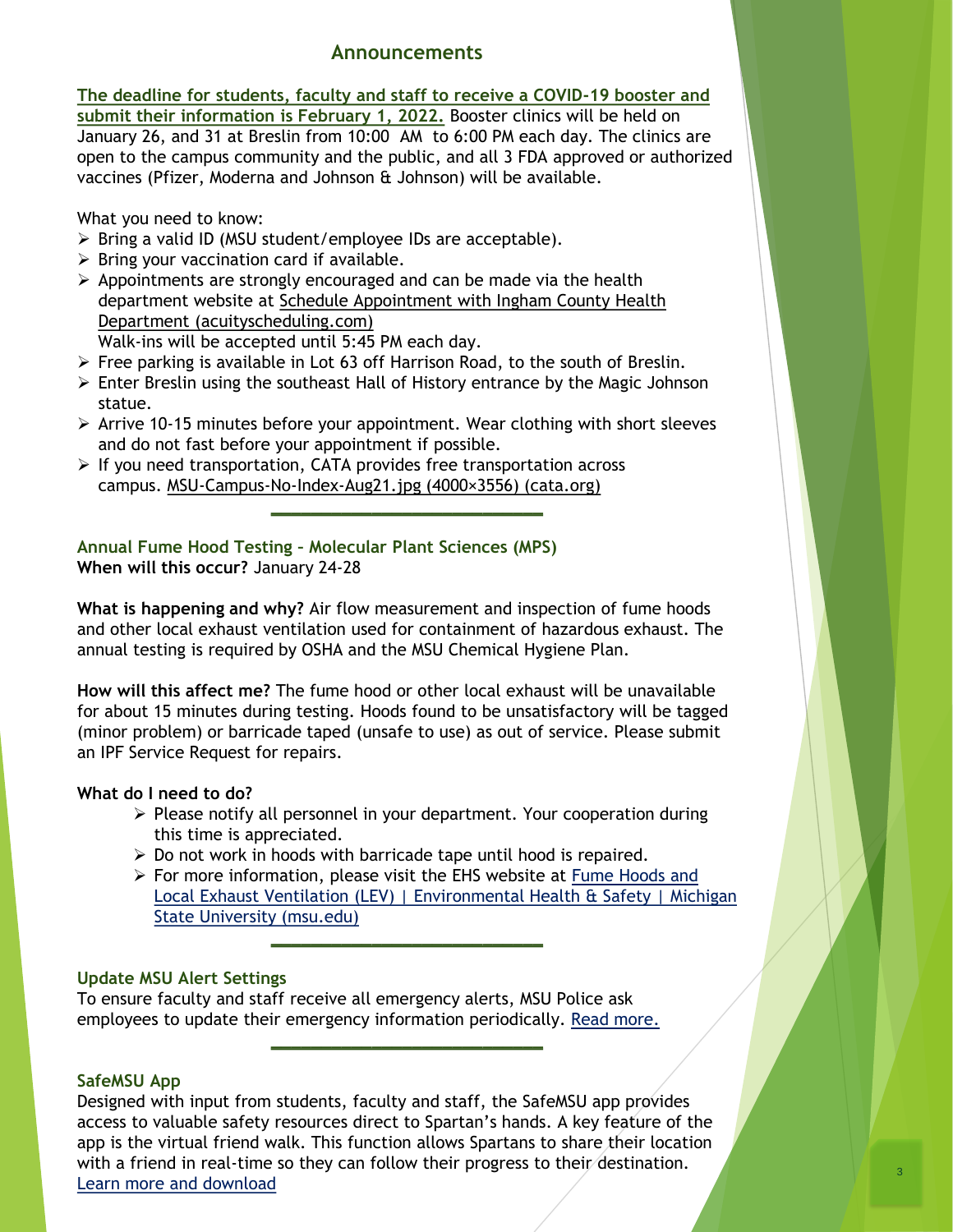## **Announcements**

#### **MSU Root Journal Club Spring 2022**

The Spring 2022 MSU root journal club is starting! Roots are often underrepresented in classroom discussion, but many students, postdocs, and lab techs work on roots as part of their research projects. To overcome this challenge, we meet once every two weeks to discuss all things related to roots!

Topics we have covered in the past include (but we are not limited to): methods for phenotyping root traits,

- transcriptomic responses to both abiotic and biotic stressors,
- the role that roots play in soil mechanics,
- root growth and development under stress, and
- microbial interactions with roots.

This is largely participant led with a volunteer assigning and leading discussion of a topic related to their research. The tone is informal and casual.

If you would like to attend these discussions, please fill out the schedule here: <https://www.when2meet.com/?14110114-jgdN9>

**Please be sure to use your preferred email address as your name** so you can easily be contacted later.

**\_\_\_\_\_\_\_\_\_\_\_\_\_\_\_\_\_\_\_\_\_\_\_\_\_\_\_**

Contact: **Miranda J Haus**, Assistant Professor, Department of Horticulture [Hausmira@msu.edu](mailto:Hausmira@msu.edu)

**Flu Shots, COVID-19 Vaccinations Available at MSU Health Care Pharmacy** For patients age 12 and up, flu shots and COVID-10 vaccinations are available via appointment through the MSU Health Care Pharmacy. For patients age 5-11, MSU Health Care Pediatrics is also offering appointments. [Read More](https://pharmacy.msu.edu/?sc_camp=14CD019AFA0748EE8B69B95803741D92&utm_source=insidemsu-email&utm_medium=email&utm_campaign=standard-promo)

**COVID-19 PCR, flu testing options available at Spartan Stadium** MSU Health Care has partnered with Grand Rapids – based NxGen MDx to provide additional high-quality COVID-19 PCR testing, plus influenza and RSV testing, with overnight results. [Read more.](https://healthcare.msu.edu/COVID-19/covid-testing.aspx?sc_camp=14CD019AFA0748EE8B69B95803741D92&utm_source=insidemsu-email&utm_medium=email&utm_campaign=standard-promo) **\_\_\_\_\_\_\_\_\_\_\_\_\_\_\_\_\_\_\_\_\_\_\_\_\_\_\_**

**\_\_\_\_\_\_\_\_\_\_\_\_\_\_\_\_\_\_\_\_\_\_\_\_\_\_\_**

#### **Upcoming Switch to a New Antivirus Software**

As you may be aware, MSU currently provides an antivirus software called Symantec End point Protection (SEP) for both personal and university-owned devices. In order to provide the best protection possible against viruses and malware for the devices our community members use, MSU is moving away from SEP to a new antivirus software called ESET Cloud Protect by no later than March 31, 2022.

In the coming weeks, ANR IT will be working with community members by department to transition devices away from SEP and onto ESET. Instructions will become available in future communications to assist you in this process. If you are currently using a Mac, please ensure that your macOS is at least Catalina (version 10.15) or higher.

If you have any questions or need assistance, please contact our Department IT. **Dominic Colosimo** [colosi14@msu.edu](mailto:colosi14@msu.edu) **Lee Duynslager** [duynslag@msu.edu](mailto:duynslag@msu.edu)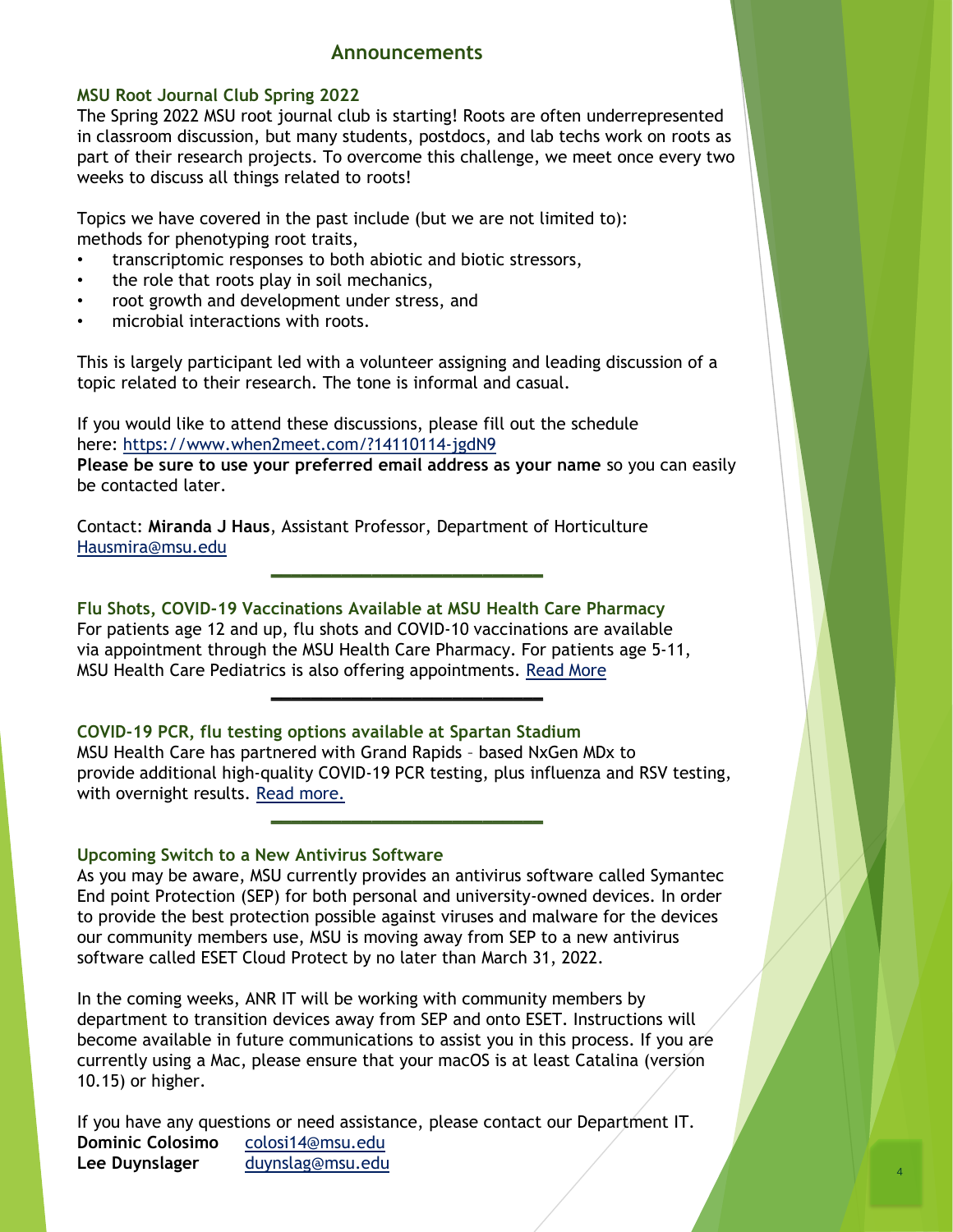## **Announcements**

### **MSU EPA Worker Protection Standard (WPS) Training January-April 2022**

#### What is it for?

This training covers employees and students conducting research-related and/or plant production activities in areas where pesticides are applied. The WPS training will **occur via Zoom** and includes an annual instructor-led video presentation. An additional WPS site-specific training is also required for each location/facility you visit.

#### How do I sign up?

- $\triangleright$  \*\* You must add the track in Ability before you can sign up in the calendar\*\*
	- ➢ To add the track, go to <https://ehs.msu.edu/training/index.html>. Once logged in, click the "My Menu" tab  $\rightarrow$  click "My Requirements"  $\rightarrow$  click the green plus sign  $\rightarrow$  choose "Worker Protection Standard" from the drop-down menu  $\rightarrow$  click the "Next" button.
- ➢ To Select a Training, go to →Training Tab → Ability Login Button → Login with MSU NetID  $\rightarrow$  Extra Courses Tab  $\rightarrow$  Calendar  $\rightarrow$  Look for Training session you wish to join  $\rightarrow$  Click on the Training  $\rightarrow$  Sign up by Clicking "Register"
	- ➢ **You must sign up for the Training at least 24 hours before the class.**
	- ➢ **You will receive an enrollment confirmation email after enrolling with instructions for logging in on the day of training.**
	- ➢ There will be NO additional training sessions scheduled so please plan ahead accordingly.
	- ➢ Processing paperwork may take up to 1 week after training is complete, so please plan ahead when scheduling your training, as this may affect updating access to card-swipe facilities.

#### **Completed Training is NOT Official until your Signed Training Record is received.**

Monday, January 24 2:30-4:00 PM Wednesday, February 2 10:30 AM-12:00 PM Tuesday, February 15 2:30-4:00 PM Wednesday, February 23 2:30-4:00 PM Wednesday, March 2 10:30 AM-12:00 PM Tuesday, March 15 2:30-4:00 PM Wednesday, March 23 2:30-4:00 PM Monday, April 4 2:30-4:00 PM Wednesday, April 13 10:30 AM-12:00 PM Tuesday, April 26 2:30-4:00 PM

\*Classes for May-December will be scheduled no later than March 15.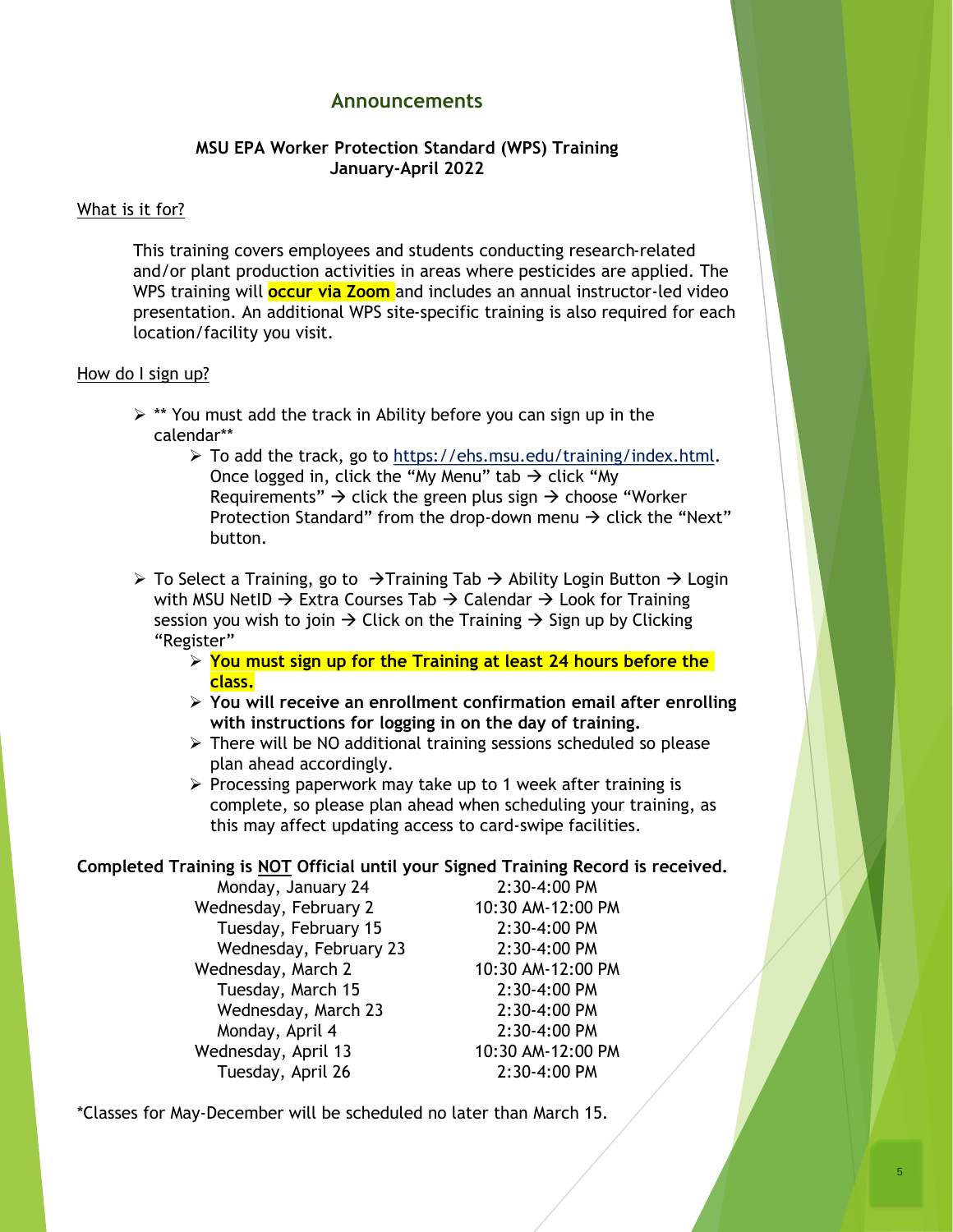## **Upcoming MSU Professional Development Opportunities**

#### [Building Cohesive Teams](https://hr.msu.edu/professional-development/courses/management/building-cohesive-teams.html) – January 26

Learn methods for building collaboration within a team and skills for influencing team performance.

#### [Ready, Set, Change!](https://hr.msu.edu/professional-development/courses/personal-development/ready-set-change.html) – January 26

This interactive and engaging course is appropriate for anyone responsible for implementing and guiding change in their organizations, such as leaders, project managers and their team members, HR professionals and more.

#### [Everything DiSC®: Behavior Styles at Work](https://hr.msu.edu/professional-development/courses/personal-development/everything-disc.html) – January 27

Learn how to build more effective working relationships based on an understanding of different behavioral styles.

#### [Promapp, Interactive Process Creation](https://hr.msu.edu/professional-development/courses/business-analysis/promapp-interactive-process-creation.html) - February 2

Learners will continue their process improvement journey and build upon the knowledge and skills learned in *Introduction to Process Mapping*.

#### [Crucial Conversations](https://hr.msu.edu/professional-development/courses/communication/crucial-conversations.html) – Starts February 8

Learn how to hold crucial conversations – where emotions and stakes are high and opinions vary.

#### [Creating and Sustaining a Positive Workplace](https://hr.msu.edu/professional-development/courses/personal-development/creating-and-sustaining-a-positive-workplace.html) – February 15

This course provides humorous insight into the seven habits of negativity, including tips to stop gossip, techniques for getting along with others, and strategies to reap the many benefits of a positive and engaged workforce.

#### [The Power of Habit](https://hr.msu.edu/professional-development/courses/personal-development/power-of-habit.html) – February 16

Learn how habits are created and how to replace undesirable habits with productive ones.

#### [Strategic Planning](https://hr.msu.edu/professional-development/courses/leadership/strategic-planning.html) – February 17

Participants will gain a foundational base for implementing strategic planning in a unit.

#### [Vendors in KFS](https://hr.msu.edu/professional-development/courses/finance-accounting/vendors-in-kfs.html) – February 22

This class will cover the various types of vendors in KFS and when to use them, how to add and edit a vendor, including documentation required, and tips on searching for a vendor.

#### [Records Management and Retention at MSU](https://hr.msu.edu/professional-development/courses/operations/records-management-and-retention.html) – February 23

Learn the rules, regulations, and strategies to help manage university records.

You can find all the current virtual Organization and Professional Development [courses on the HR website. Class enrollment is completed within the](https://hr.msu.edu/professional-development/courses/) [EBS Portal.](http://ebs.msu.edu/) Employees may use available [educational assistance](https://hr.msu.edu/professional-development/tuition-assist.html) funds towards course fees (if any).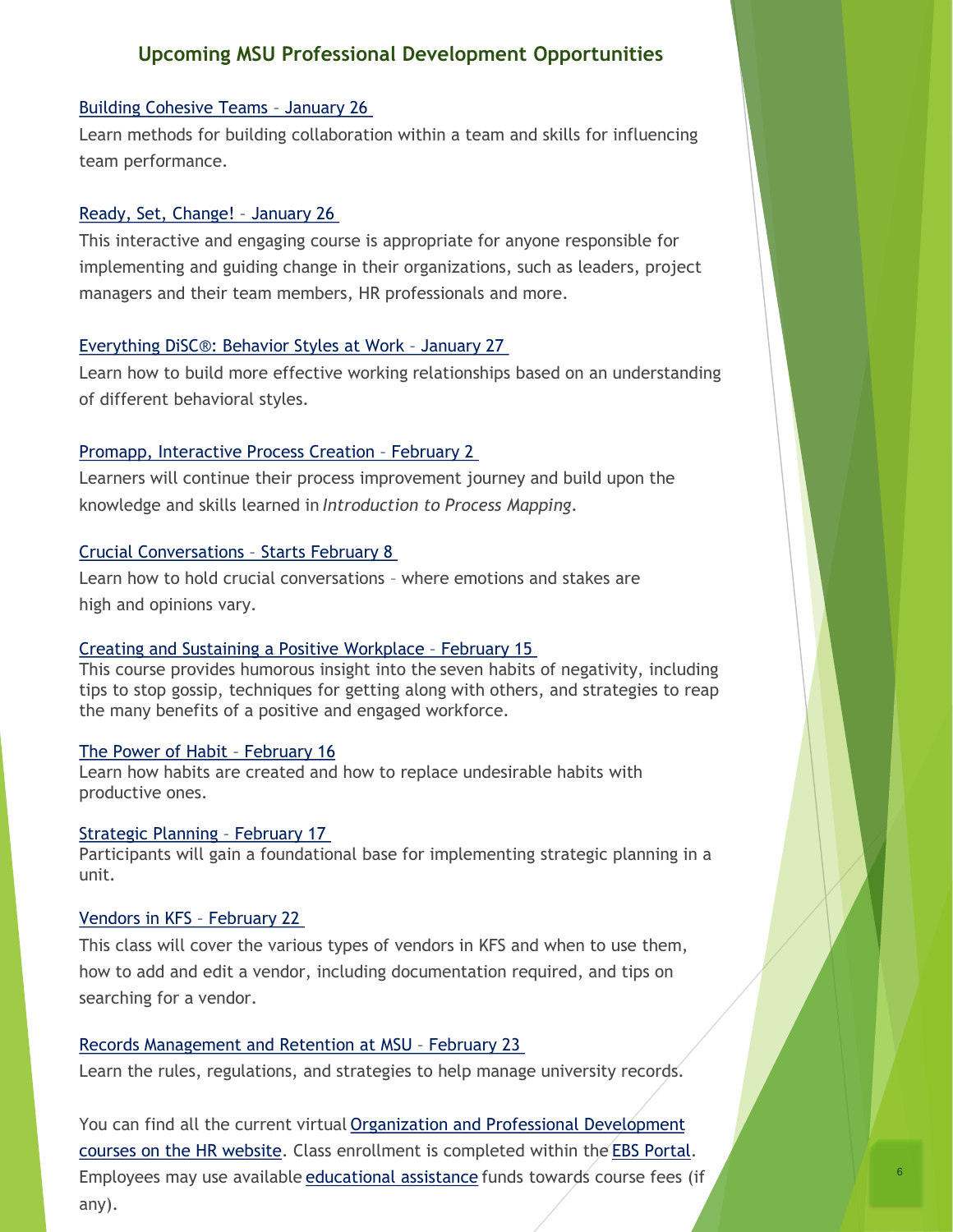## **Department of Plant, Soil and Microbial Sciences Job Announcements**

**Research Assistant II**

Job # 759179 The Potato and Sugar Beet Pathology program in Plant, Soil and Microbial Sciences at MSU is seeking a highly motivated individual to work as a member of the pathology research program. <https://careers.msu.edu/en-us/job/509218/research-assistant-ii>

**\_\_\_\_\_\_\_\_\_\_\_\_\_\_\_\_\_\_\_\_\_\_\_\_\_\_\_**

**Research Associate – Fixed Term**

Job # 749382 A postdoctoral position is available in the Day Lab at Michigan State University in the Department of Plant, Soil and Microbial Sciences. <https://careers.msu.edu/en-us/job/508788/research-associatefixed-term>

**\_\_\_\_\_\_\_\_\_\_\_\_\_\_\_\_\_\_\_\_\_\_\_\_\_\_\_**

## **Research Associate – Fixed Term**

Job # 738547

The (Merewitz) Holm plant physiology laboratory at MSU is looking for a postdoctoral researcher. The research will focus on winterkill and other abiotic stresses of turfgrasses and agricultural grass species such as wheat and barley. <https://careers.msu.edu/en-us/job/508268/research-associatefixed-term>

## **Research Associate – Fixed Term**

Job # 737350

We seek an excellent post-doctoral associate to conduct research exploring plantmicrobiome mediators of plant stress resilience. Strong quantitative skills and experience with bioinformatic and statistical analyses of microbial communities is expected. The successful applicant will be independent, motivated, and able to work as part of a collaborative team.

**\_\_\_\_\_\_\_\_\_\_\_\_\_\_\_\_\_\_\_\_\_\_\_\_\_\_\_**

**\_\_\_\_\_\_\_\_\_\_\_\_\_\_\_\_\_\_\_\_\_\_\_\_\_\_\_**

<https://careers.msu.edu/en-us/job/508193/research-associatefixed-term>

## **Research Associate – Fixed Term**

Job # 733007 Postdoctoral research associate position is available to work with the **Dr. Alexandra Kravchenko** and **Dr. Andrey Guber** team. [https://www.canr.msu.edu/people/kravchenko\\_alexandra](https://www.canr.msu.edu/people/kravchenko_alexandra) [https://www.canr.msu.edu/people/andrey\\_guber](https://www.canr.msu.edu/people/andrey_guber) <https://careers.msu.edu/en-us/job/508029/research-associatefixed-term>

## **Research Associate – Fixed Term**

Job # 700439

The Department of Plant, Soil and Microbial Sciences invites applications from outstanding candidates for a fixed term Research Associate position in the area of: Plant responses to nutrient deficiency, with a main focus on phosphorus starvation.

**\_\_\_\_\_\_\_\_\_\_\_\_\_\_\_\_\_\_\_\_\_\_\_\_\_\_\_**

<https://careers.msu.edu/en-us/job/506404/research-associatefixed-term>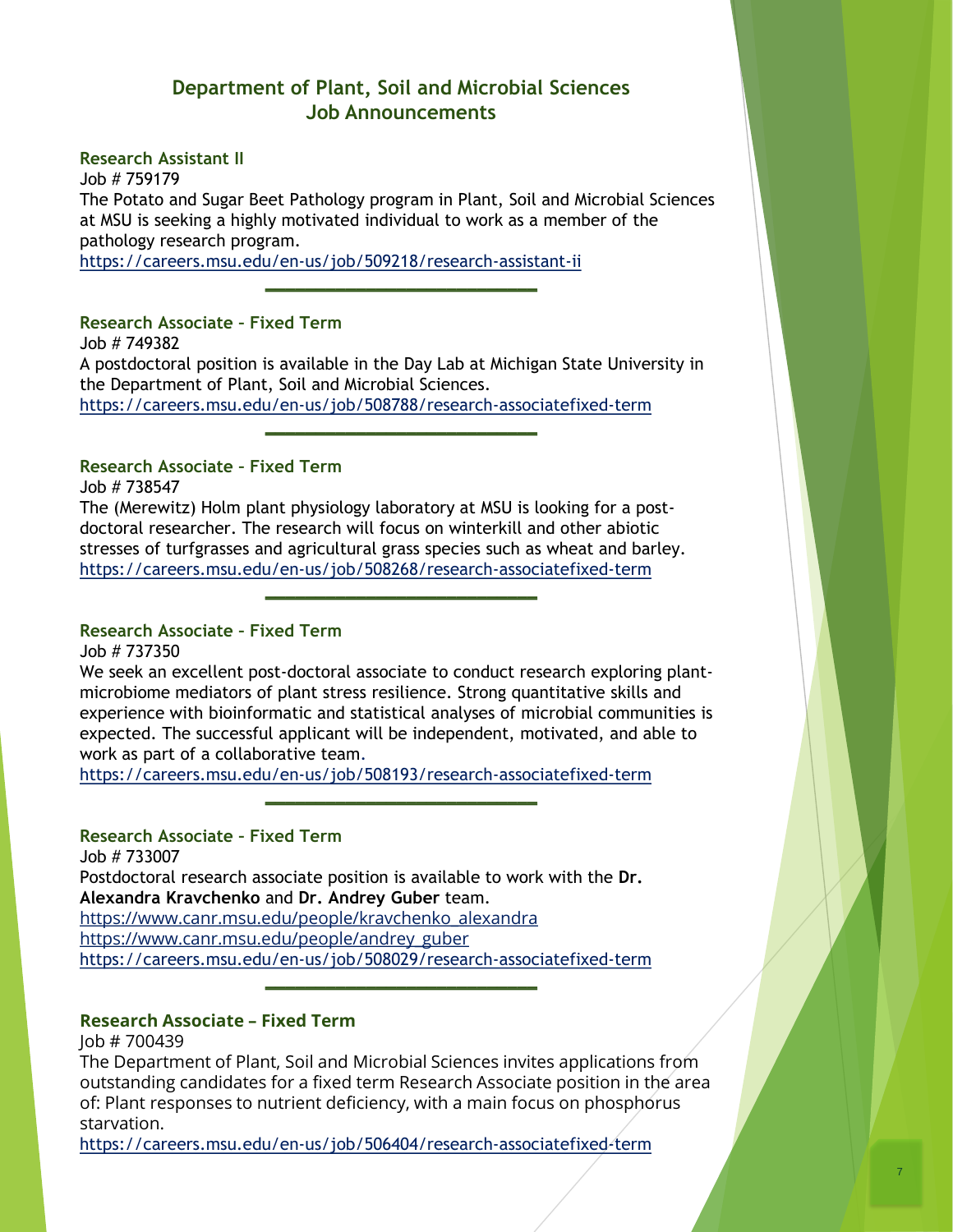#### **Travel**

In order to comply with the **federal Jeanne Clery Disclosure** of Campus Security Policy and Campus Crime Statistics Act, Michigan State University must disclose statistics for certain crimes that occurred at non-campus buildings or property. Non-campus locations include short-stay "away" trips involving students, requiring MSU to collect and disclose statistics for various trips off campus. To be able to fulfill compliance obligations regarding these locations, and additional question has been added to MS's Concur expense report to collect statistics for those short-term trips. A screen shot is provided for reference. All other components of the Expense Report remain unchanged. This

change will take effect January 4, 2022.

| Policy <sup>*</sup>                       |              |                                          |          |                               |   |
|-------------------------------------------|--------------|------------------------------------------|----------|-------------------------------|---|
| *TEST MSU-Profiled Traveler Expe          | $\checkmark$ |                                          |          |                               |   |
| Report/Trip Name *                        |              | Report/Trip Start Date *                 |          | Report/Trip End Date *        |   |
|                                           |              | MM/DD/YYYY                               | 画        | MM/DD/YYYY                    | 圃 |
| himary Report/Trip Purpose *              |              | Secondary Trip Purpose @                 |          | Trip Description * @          |   |
| None Selected                             | $\checkmark$ | None Selected                            | v        |                               |   |
| Does this trip include personal travel? * |              | Were MSU students part of this trip? * @ |          |                               |   |
| None Selected<br>$\sim$                   |              | None Selected                            | $\sim$   |                               |   |
|                                           |              | None Selected                            |          |                               |   |
| Fraveler Type *                           |              | No                                       |          | Special Payment Needs         |   |
| None Selected                             | $\checkmark$ | Yes                                      |          | None Selected<br>$\checkmark$ |   |
| Nire Payment Needed?                      |              | Account <sup>*</sup>                     | $\Omega$ | Subaccount                    | Đ |
| No                                        | v            | Search by Code<br>۳<br>$\checkmark$      |          |                               |   |
|                                           |              | SubObject                                |          | Project                       |   |
| Dbject Code <sup>*</sup>                  |              |                                          |          |                               |   |

*MSU is continuing to review all international travel proposals on a case-by-case basis.* However, with the high campus COVID-19 vaccination rate and many international borders starting to reopen, the provost, associate provost and dean of ISP, and the university physician have approved streamlining the review process for *most* international travelers. Travel requests for faculty, staff and guests no longer require additional review by the [Faculty and Staff Travel Review \(FASTR\) committee,](https://globalsafety.isp.msu.edu/about/faculty-and-staff-travel-review-committee-fastr/) *unless* the traveler is unvaccinated or the destination is considered high-risk for non-COVID safety and/or security reasons.

## **PROCESSES AND PROCEDURES FOR FACULTY AND STAFF**

For faculty, staff, and sponsored guests traveling on official MSU international travel, please review the [international travel waiver proces](https://globalsafety.isp.msu.edu/travel-during-covid-19-pandemic/international-travel/)[s](https://globalsafety.isp.msu.edu/) managed by ISP's Office for Global Health, Safety and Security.

## **STEP 1—MAU APPROVAL:**

- 1. The traveler fills out and submits the MAU Form to their dean, associate dean or relevant MAU administrator for approval.
- 2. Once the MAU Form is signed, the traveler must submit an online International Travel Waiver Request detailing their health and safety plan.
- 3. The MAU can be found [here.](https://globalsafety.isp.msu.edu/files/8016/2014/5639/MAU_approval_intl_travel_v05042021.pdf)

## **STEP 2—REVIEW:**

- 1. Following the submission process, ISP's Office for Global Health, Safety and Security will review the request, focusing on the country's COVID-19 and security risk factors.
	- Non–higher-risk: Vaccinated travelers will receive approval notification.
	- Higher-risk: The travel request will be referred to FASTR for full review. This includes travel to [high-risk destinations](https://globalsafety.isp.msu.edu/faculty-and-staff/high-risk-destinations/country-travel-risk-levels/) and/or travel by unvaccinated individuals.

8

- 2. ISP's Office for Global Health, Safety and Security will email the traveler detailing next steps specific to the travel in the follow-up communications, including:
	- 1. Registration in MSU's Global Travel Registry
	- 2. Resources regarding international health and travel insurance
	- 3. Acknowledgement of Risk Form
	- 4. Options for supplemental trip interruption insurance to offset Quarantines or trip interruptions

Please refer to the [Office for Global Health, Safety and Security](http://globalsafety.msu.edu/) for additional detail regarding the review process, higher-risk travel and a tip sheet.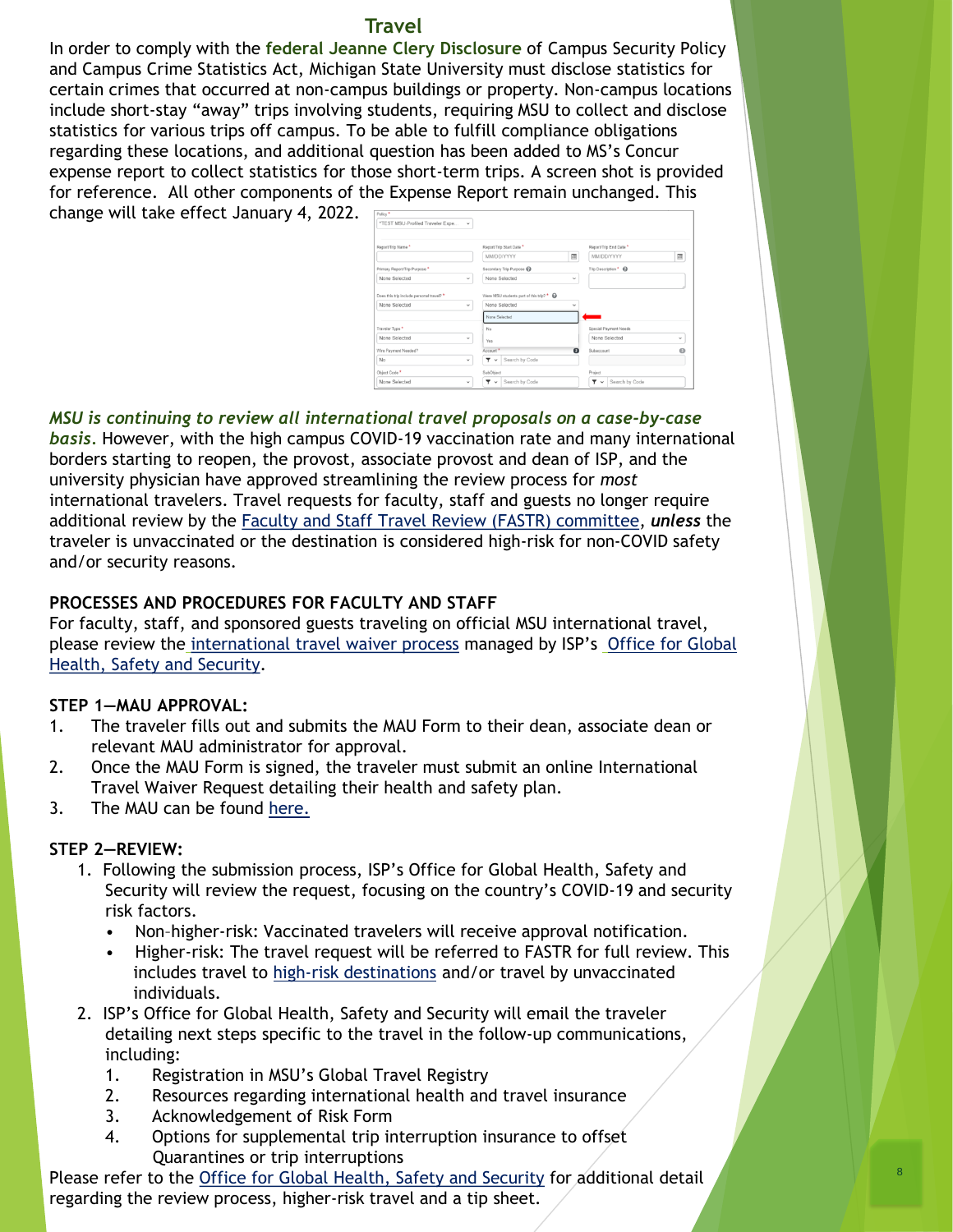## **Travel**

#### **STUDENT TRAVEL**

For details regarding travel with Education Abroad programs, please refer to the [COVID-19 Guidance for EA Programs](https://globalsafety.isp.msu.edu/faculty-and-staff/education-abroad-program-directors/covid-19-guidance/) and the [Office for Education Abroad](https://educationabroad.isp.msu.edu/).

Students on non-Education Abroad travel should follow the initial steps in the waiver [review process above. Their travel may be subject to additional review by the Risk and](https://globalsafety.isp.msu.edu/about/risk-and-security-assessment-committee/) Security Assessment Committee (RSAC).

## **STAYING UPDATED**

ISP's [Office for Global Health, Safety and Security](https://globalsafety.isp.msu.edu/) is in regular contact with RSAC and FASTR leadership to ensure these processes and procedures are updated according to MSU's COVID-19 guidance, as well as federal guidance. Regular updates will be posted at: [globalsafety.msu.edu/covidintl](http://www.globalsafety.msu.edu/covidintl).

**\_\_\_\_\_\_\_\_\_\_\_\_\_\_\_\_\_\_\_\_\_\_\_\_\_\_\_**

Questions can be directed to **Elke Schmidt**, coordinator for the Office for Global Health, Safety and Security, [globalsafety@msu.edu.](mailto:globalsafety@msu.edu)

MSU TRAVEL and CONCUR SUPPORT CONTACT INFORMATION: ➢ Travel related questions: [travel@ctlr.msu.edu](mailto:travel@ctlr.msu.edu)

➢ Concur and Expense related questions: [concurhelp@msu.edu](mailto:concurhelp@msu.edu) **\_\_\_\_\_\_\_\_\_\_\_\_\_\_\_\_\_\_\_\_\_\_\_\_\_\_\_**

**MSU Concur Kick-Start Reintroduction Webinar: Request, Travel, Expense Session 1**

[https://mediaspace.msu.edu/media/MSU+Concur+Kick-Start+Reintroduction+Webinar+-](https://mediaspace.msu.edu/media/MSU+Concur+Kick-Start+Reintroduction+Webinar+-+Request+%7C+Travel+%7C+Expense/1_yj5018bi) +Request+%7C+Travel+%7C+Expense/1\_yj5018bi

**MSU Concur Kick-Start Reintroduction Webinar: Booking Travel and TripIt Pro App Session 2**

[https://mediaspace.msu.edu/media/MSU+Concur+Kick-Start+Reintroduction+Webinar+-](https://mediaspace.msu.edu/media/MSU+Concur+Kick-Start+Reintroduction+Webinar+-+Booking+Travel+and+TripIt+Pro+App/1_zy9owobv) +Booking+Travel+and+TripIt+Pro+App/1\_zy9owobv

**MSU Concur Kick-Start Reintroduction Webinar: Groups and Guests Tools Session 3** [https://mediaspace.msu.edu/media/MSU+Concur+Kick-Start+Reintroduction+Webinar-](https://mediaspace.msu.edu/media/MSU+Concur+Kick-Start+Reintroduction+Webinar-Guests+and+Groups/1_4r9e8ake/)

Guests+and+Groups/1\_4r9e8ake\\ **\_\_\_\_\_\_\_\_\_\_\_\_\_\_\_\_\_\_\_\_\_\_\_\_\_\_\_**

Download and view all of the **Concur User Training Guides** from this page: <https://ctlr.msu.edu/COTravelNew/Guides.aspx>

**Want the latest news in regard to travel and Concur?** Register for the Travel Listserv at: [https://ctlr.msu.edu/Join\\_Listserv.aspx?id=UNIVTVL](https://ctlr.msu.edu/Join_Listserv.aspx?id=UNIVTVL)

**MSU's Travel Policy** [is published at: http://ctlr.msu.edu/COMBP/mbp70ebs-](http://ctlr.msu.edu/COMBP/mbp70ebs-July2019.aspx)July2019.aspx

**Assistance Resources**

Travel policy and travel program support: [travel@ctlr.msu.edu](mailto:travel@ctlr.msu.edu) or 517-355-5000 Concur: [concurhelp@msu.edu](mailto:concurhelp@msu.edu)

**Travel@State - Frequently Asked Questions** <https://ctlr.msu.edu/COTravelNew/FrequentlyAskedQuestions.aspx>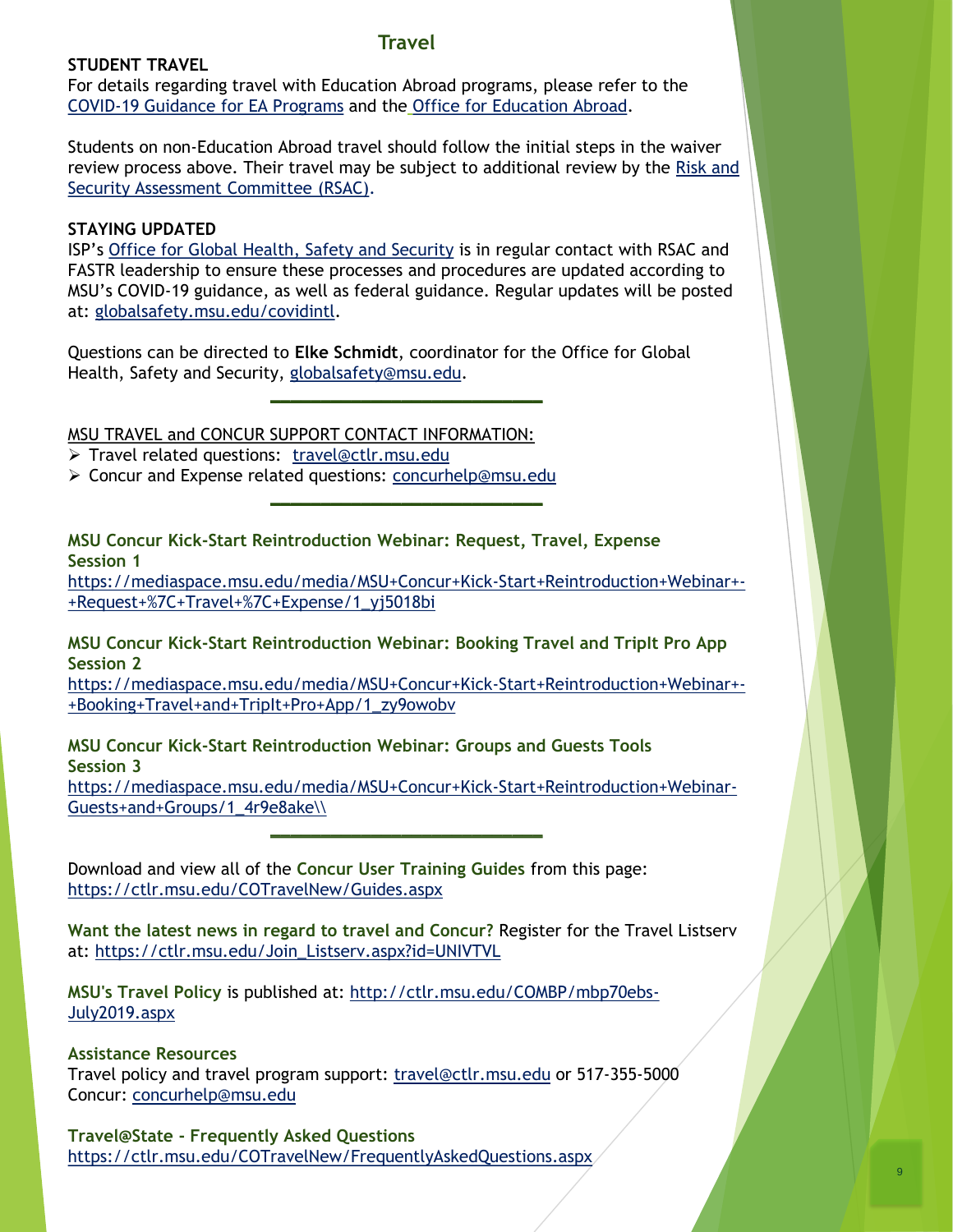# **PSM Chairperson**

| <b>Brian Horgan</b>                                  | horganb@msu.edu  | Monday-Friday                                                       | 8:00 AM-5:00 PM   |  |
|------------------------------------------------------|------------------|---------------------------------------------------------------------|-------------------|--|
| <b>AnnMarie Guldner</b><br>517-353-0120              | guldner1@msu.edu | Assistant to the Department Chairperson                             |                   |  |
| <b>PSM Accounting Team</b><br>psm.accounting@msu.edu |                  |                                                                     |                   |  |
| Lisa Bowen<br>517-353-0161                           | bowenli1@msu.edu | Monday-Friday<br>Working Remotely through 1/28/2022                 | 7:00 AM-3:30 PM   |  |
| <b>Gina Centeno</b><br>517-353-0105                  | centeno@msu.edu  | Monday-Friday<br>Working Remotely through 1/28/2022                 | 8:15 AM - 2:30 PM |  |
| Kim McClung<br>517-353-0102                          | mcclungk@msu.edu | Monday-Friday 7:00 AM-4:00 PM<br>Working Remotely through 1/28/2022 |                   |  |
| <b>Emily Williams</b><br>517-353-0106                | emilywil@msu.edu | Monday-Friday<br>Working Remotely through 1/28/2022                 | 8:00 AM-5:00 PM   |  |

# **PSM Human Resources Team** psm.hr@msu.edu

| Jordan Davis<br>517-353-0139             | davis432@msu.edu | Monday-Friday                                                       | 8:00 AM-5:00 PM |
|------------------------------------------|------------------|---------------------------------------------------------------------|-----------------|
| <b>Christiina Donley</b><br>517-242-0473 | tymoszew@msu.edu | Monday-Friday 8:00 AM-5:00 PM<br>Working remotely Monday-Friday     |                 |
| Mackenzie Graham<br>517-353-0111         | graham2@msu.edu  | Monday-Friday 7:00 AM-4:00 PM<br>Working Remotely through 1/28/2022 |                 |
| <b>AnnMarie Guldner</b><br>517-353-0120  | guldner1@msu.edu | Monday-Friday 7:30 AM-4:00 PM<br>Working Remotely through 1/28/2022 |                 |
| Hannah O'Mara<br>517-353-0104            | omarahan@msu.edu | Monday-Friday<br>Working Remotely through 1/28/2022                 | 8:00 AM-5:00 PM |

# **Communications**

| <b>Patty Bonito</b> | bonitopa@msu.edu | Monday-Friday | 9:00 AM-1:00 PM |
|---------------------|------------------|---------------|-----------------|
|---------------------|------------------|---------------|-----------------|

# **PSM IT Team**

| <b>Dominic Colosimo</b><br>517-353-0107 | colosi14@msu.edu | Monday-Friday<br>Working remotely Tuesdays & Thursdays | 8:00 AM-5:00 PM |
|-----------------------------------------|------------------|--------------------------------------------------------|-----------------|
| Lee Duynslager<br>517-432-5296          | duynslag@msu.edu | Monday-Friday                                          | 8:00 AM-4:30 PM |